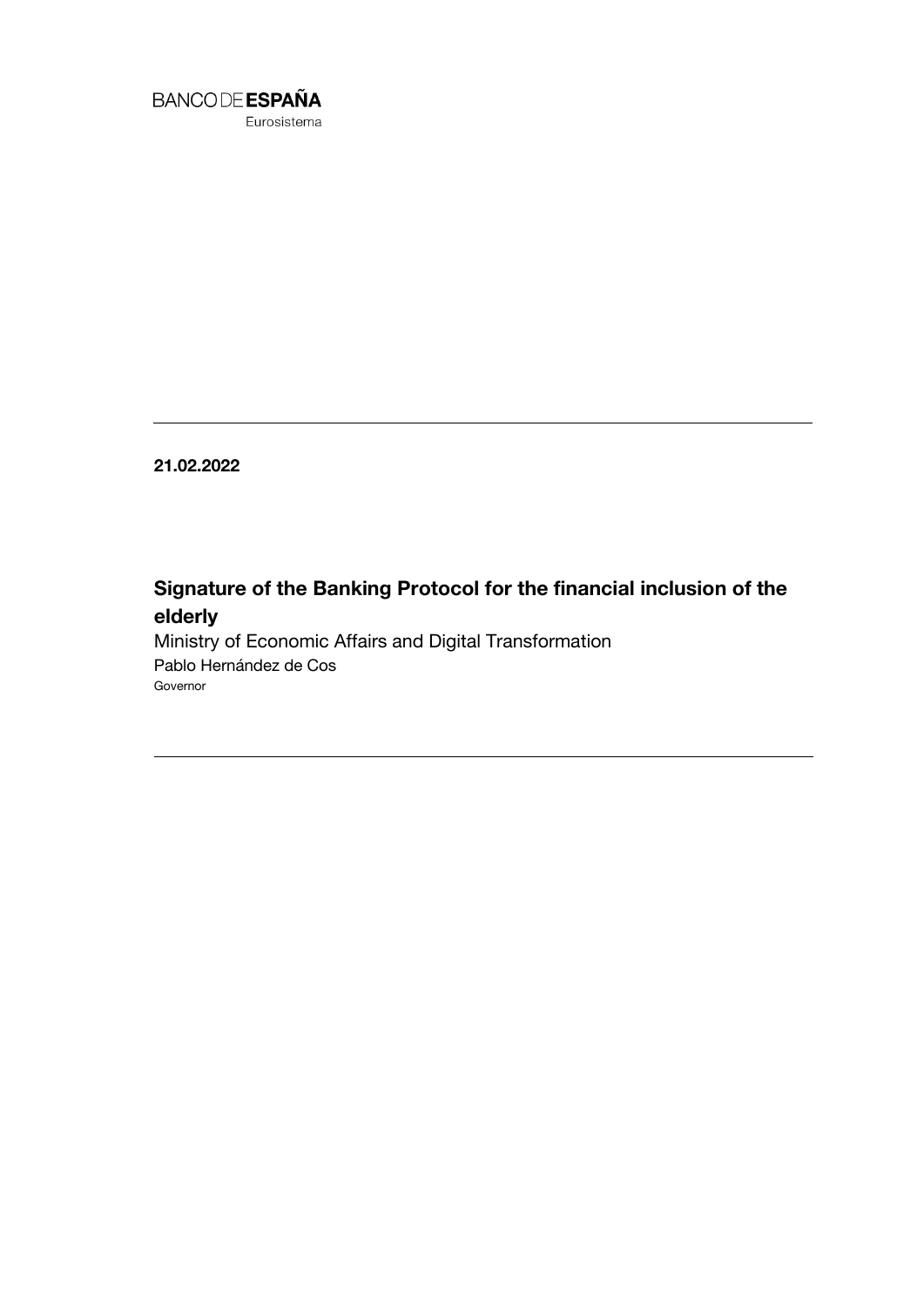First Deputy Prime Minister, ladies and gentlemen. Good morning everyone and many thanks to the Ministry for inviting me to speak.

The Protocol presented here today concerns an issue that is affecting many aspects of our lives. I am of course referring to the **accelerated digitalisation** of our societies, a phenomenon which has clear benefits for citizens. Indeed, national and European public authorities are firmly committed to accelerating this process and for example, the Next Generation EU funds are centred precisely on driving digitalisation.

There are also clear benefits for the financial sector overall and the banking sector in particular. The new digital channels give instant and continued access to financial services, without the need to visit the bank. It is hardly surprising, then, that digitalisation is a key financial inclusion strategy in many emerging countries.

From the standpoint of financial stability, which, as we all know, is essential for guaranteeing citizens' well-being, digitalisation also has important benefits. It leads to efficiency gains that help reinforce the soundness and resilience of the banking sector.

However, as I have mentioned in the past when referring to public policies in general, the different social and economic transformations that we advocate and support have transitory costs and affect the public at large in different ways.

The digitalisation phenomenon in banking is a good example of these adverse and uneven effects. Something that will deliver great benefits for society overall in the medium term may, nevertheless, entail costs and lead to frustration, inconvenience or even exclusion for certain population groups, as a result of the difficulty or inability to adapt to these changes.

These are real problems, as the testimonies we have received from many members of the public in recent months show. Some of these individuals are here with us today and I would like to take this opportunity to thank them for putting together this information and bringing it to the attention of the authorities.

As I say, these problems are real and, as such, require real solutions.

The Protocol that the banking sector is presenting here today must, of course, be part of the solution. It provides specific answers for individuals with fewer digital skills or difficulties in accessing these new channels and thus require more support and assistance in the digital transition. Naturally, we will have to analyse the practical implementation and sufficiency of the protocol in the coming months.

However, beyond the banking sector's response, if society is to derive maximum benefit from digitalisation while minimising the costs of the transition, I believe that a comprehensive response is required from the public authorities. A response which surely transcends the financial sphere, to which the financial authorities can no doubt make an important contribution.

That is why we are going to focus precisely on improving digital skills in the coming years using, for example, the Financial Education Plan launched jointly by the Ministry of